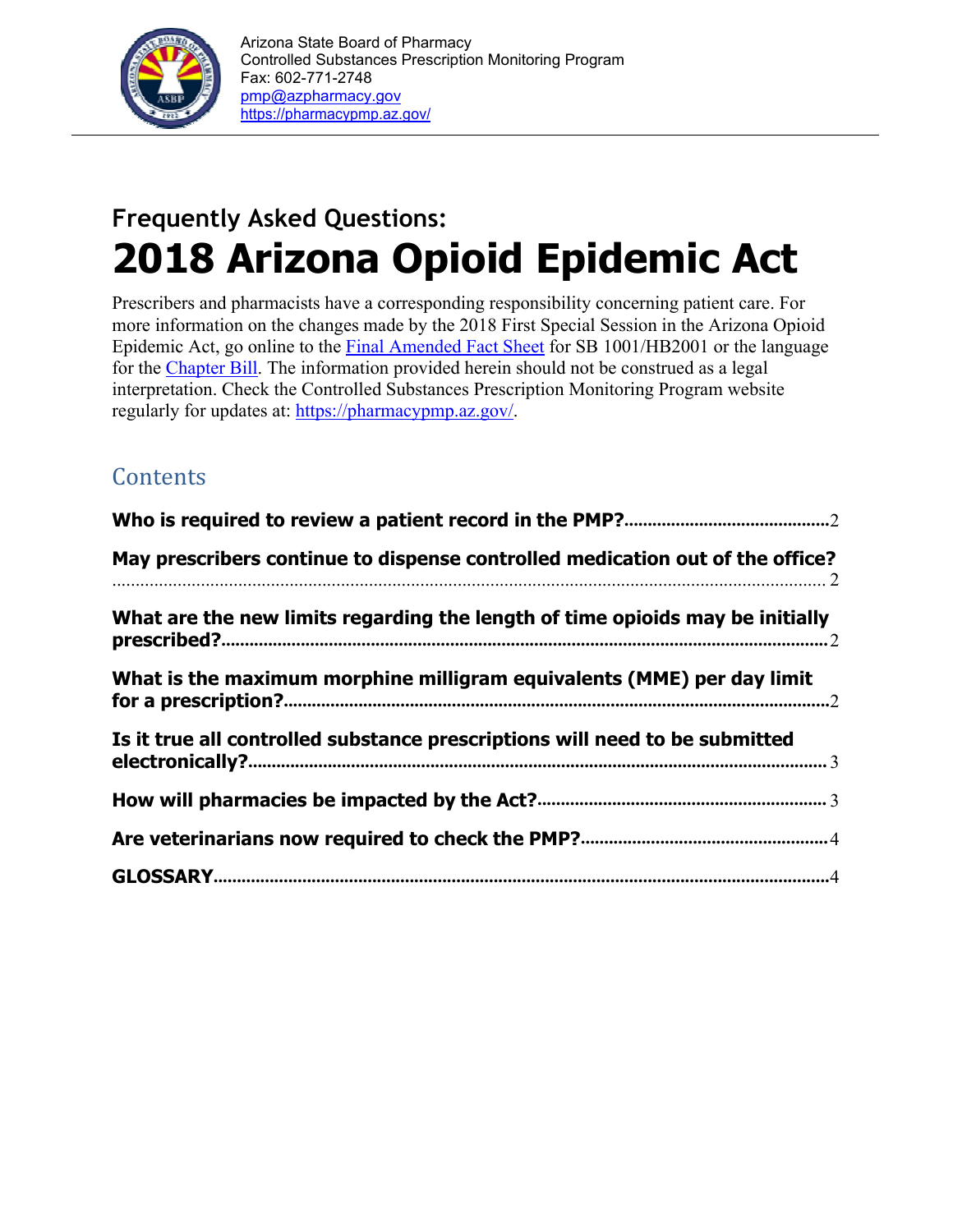

#### Page | 2

# **Who is required to review a patient record in the PMP?**

As of October 16, 2017, prescribers are required to check the PMP before prescribing an opioid analgesic or benzodiazepine controlled substance listed in schedule II, III or IV for a patient, shall obtain a patient utilization report regarding the patient for the preceding 12 months from the controlled substances prescription monitoring program's central database tracking system at the beginning of each new course of treatment and at least quarterly while that prescription remains a part of the treatment. For information on exemptions, review Arizona Revised Statutes (A.R.S.) § [36-2606.](https://www.azleg.gov/viewDocument/?docName=http://www.azleg.gov/ars/36/02606.htm)

Pharmacists employed by facilities with a valid U.S. DEA registration must register for the PMP online at https://arizona.pmpaware.net. Effective April 26, 2018 a dispensing pharmacist in an out-patient setting will be required to review the preceding 12-month PMP record of a patient\* receiving a schedule II controlled substance at the beginning of each new course of treatment. \**Review of a PMP report is not required for veterinary dispensing.*

Both pharmacists and prescribers register for the PMP online at https://arizona.pmpaware.net.

# **May prescribers continue to dispense controlled medication out of the office?**

Beginning April 26, 2018, prescribers who dispense for out-patient use (not applicable for veterinarians) may no longer dispense schedule II opioids, except for medical-assisted treatment (MAT) for substance abuse. Other controlled medications may be dispensed as specified by the prescriber's licensing board.

# **What are the new limits regarding the length of time opioids may be initially prescribed?**

Beginning April 26, 2018, a health professional shall limit the initial prescription for a schedule II opioid to not more than a five-day supply, except an initial opioid prescription following a surgical procedure is limited to a 14-day supply. (A.R.S. § 32-3248)

**Exemptions:** The initial prescription 5-day supply limitation does not apply if:

- a) The prescription is following a surgical procedure. Surgical procedure prescriptions are limited to a 14-day supply
- b) The patient has an active oncology diagnosis;
- c) The patient has a traumatic injury, excluding a surgical procedure;
- d) The patient is receiving hospice care, end-of-life care, palliative care, treatment for burns or skilled nursing care;
- e) The patient is receiving MAT for a substance use disorder; or
- f) The patient is an infant being weaned off opioids at the time of hospital discharge.

When a pharmacy receives an initial prescription for a schedule II opioid that is written for more than five-days, the prescription is deemed to meet the requirements of an exemption. A pharmacist is not required to verify with the prescriber whether the prescription meets an exemption.

# **What is the maximum morphine milligram equivalents (MME) per day limit for a prescription?**

The Act prohibits a health professional who is authorized to prescribe controlled substances from issuing a new prescription for a schedule II opioid that exceeds 90 morphine milligram equivalents (MMEs).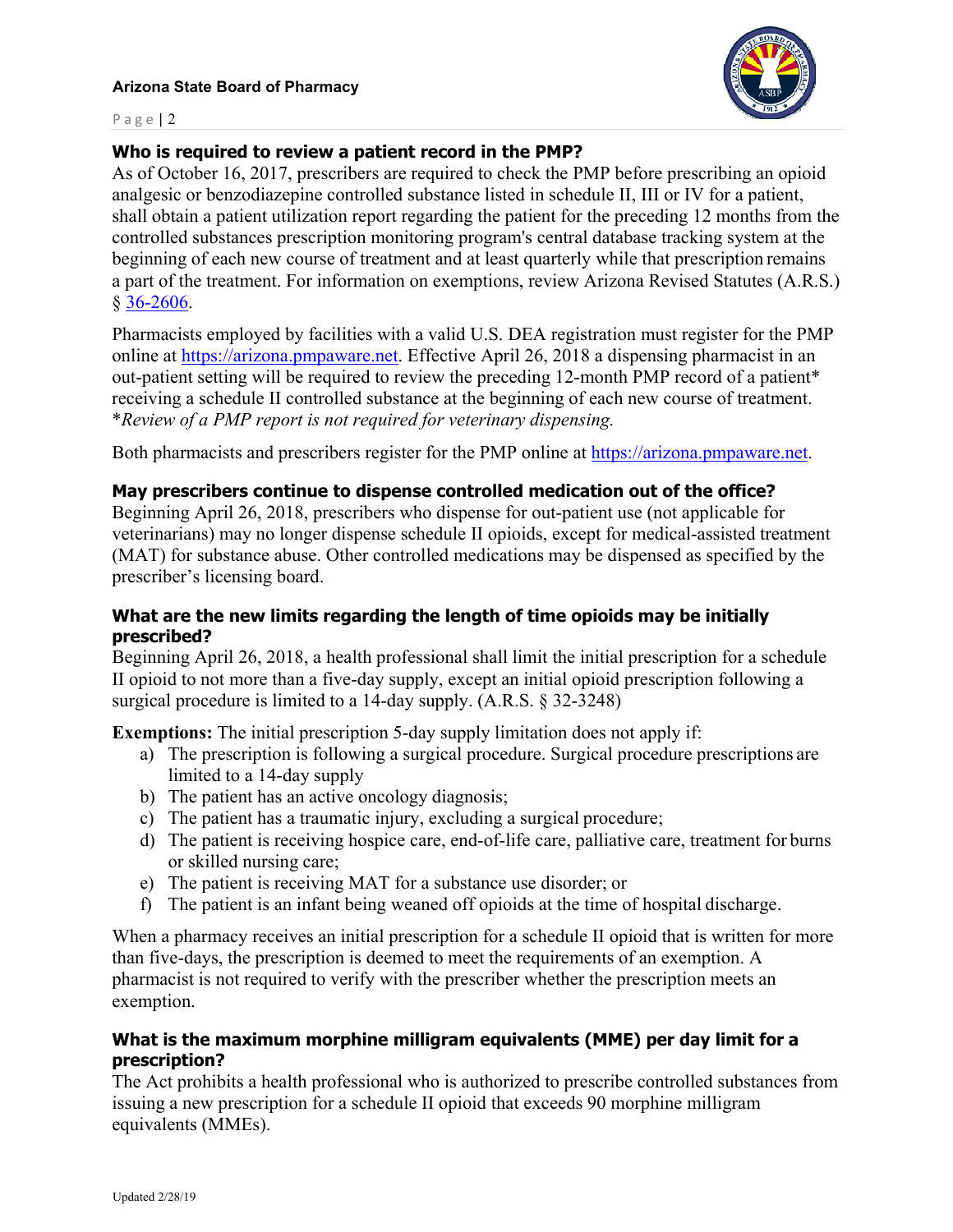#### **Arizona State Board of Pharmacy**



Page | 3

A health professional who believes a patient requires more than 90 MMEs per day must first consult with a licensed physician who is board-certified in pain. A health professional is permitted to prescribe in excess of the 90 MME daily limitation if the consulting physician is not available for consult within 48 hours provided the consultation occurs subsequent to the prescription being written. A health professional who is a physician and board certified in pain may issue a prescription order for more than the 90 MMEs per day without further consultation.

**Exemptions:** A health professional may write for a prescription that is more than 90 MME per day if it is:

- a) A continuation of a prior prescription order issued within the previous 60 days;
- b) An opioid with a maximum approved total daily dose in the labeling as approved by the U.S. Food and Drug Administration (FDA);
- c) For a patient who has an active oncology diagnosis or a traumatic injury, not including a surgical procedure;
- d) For a patient who is hospitalized;
- e) For a patient who is receiving hospice care, end-of-life care, palliative care, skilled nursing facility care or treatment for burns; or
- f) For a patient who is receiving MAT for a substance use disorder.

If a patient is prescribed more than 90 MMEs per day under the exemptions or the health professional is a medical or osteopathic physician who is board-certified in pain or has consulted with a licensed physician board-certified in pain management, the prescribing health professional also shall prescribe naloxone hydrochloride or any other opioid antagonist that is approved by the FDA for the treatment of opioid-related overdoses.

When a prescription for a schedule II opioid written for more than 90 MME per day is received by the pharmacy, the prescription is deemed to meet the requirements of an exemption. A pharmacist *is not* required to verify with the prescriber whether the prescription meets an exemption.

# **Is it true all controlled substance prescriptions will need to be submitted electronically?**

Beginning **January 1, 2020**, each prescription order that is issued by a medical practitioner for a schedule II controlled substance that is an *opioid* shall be transmitted electronically to the dispensing pharmacy.

# **How will pharmacies be impacted by the Act?**

Beginning April 26, 2018, pharmacies that dispense out-patient schedule II opioids must use red caps on the containers containing the Schedule II opioids and include a warning label. The Arizona State Board of Pharmacy has issued the following information:

Beginning April 26, 2018, all out-patient dispensers of schedule II opioids will:

- 1. Have an action plan and policies and procedures written out regarding implementation of the red caps and new labeling requirements on out-patient opioid dispenses.
- 2. If red caps are not readily available due to production delays, the ASBP will recognize the use of RED stickers to be placed on top of existing caps. The red sticker will cover most, if not all, of the cap.
- 3. Implement red caps by August 1, 2018.